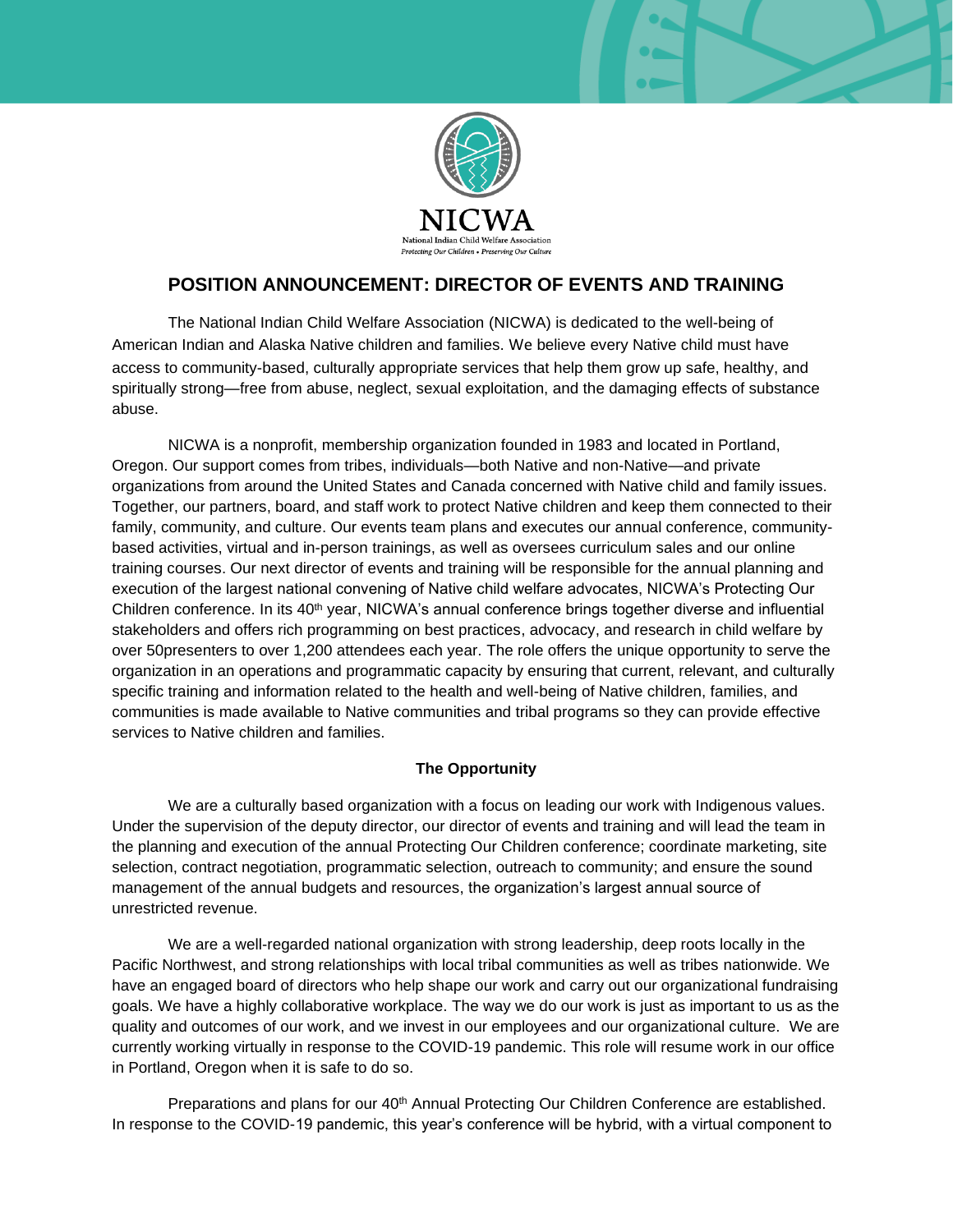increase access for participants virtually and an in-place meeting in Orlando, Florida April 3-6, 2022. The director of events and training will be expected to attend conference this year, and will have the opportunity to use their experience and skillset to expand and improve conference in the coming years.

## **Candidate Profile**

NICWA seeks a highly motivated individual who is passionate about the well-being of American Indian and Alaska Native children and families and hopes to use their excellent event planning and project management skills to contribute to our mission, facilitating training opportunities for frontline tribal social service workers. This position is ideal for a candidate with strong budgeting experience, marketing experience, technology and software skills, child welfare knowledge, and strong relationships within Indian Country. The ideal candidate will have a passion for interacting with community members and constituents and will have the ability to meet or exceed revenue goals, thus increasing organizational resources and capacity. This is a full-time position, with an excellent cafeteria-style benefits package.

### **Key Skills, Attributes, and Areas of Expertise**

- **Excellent Budget Management-** Our director of events and training will ensure our annual conference, training institutes, community-based trainings, online store, and curriculum sales generate revenue needed to perform programmatic work to strengthen Native children and families in addition to providing mission-critical educational resources for frontline tribal social service workers.
- **Leadership Skills-** Using NICWA's shared leadership approach, the director of events and training will collaborate with multiple teams and supervise the events and training department.
- **Expertise with Technology-** The director of events and training will need to be tech-savvy and will use a variety of software programs to optimize project management outcomes.
- **Strong Organizational Skills-** The director of events and training will manage concurrent projects and deadlines.

### **Qualifications**

- Bachelor's degree in human services, social work, business administration, or related field required
- Five to eight years relevant work experience related to the essential functions
- Demonstrated experience in budget creation and management
- Strong knowledge of Native culture and social service systems with demonstrated working experience with tribal organizations, tribal service systems, or tribal government structures
- At least three years of general supervisory experience
- Demonstrated knowledge, experience, and ability to manage projects, using skills and tools to organize project work involving competing deadlines and to balance internal and external demands
- Demonstrated knowledge, skills, and experience to communicate through oral presentations in settings at the national, regional, and community level, as well as in tribal settings to different types of audiences in an effective and timely manner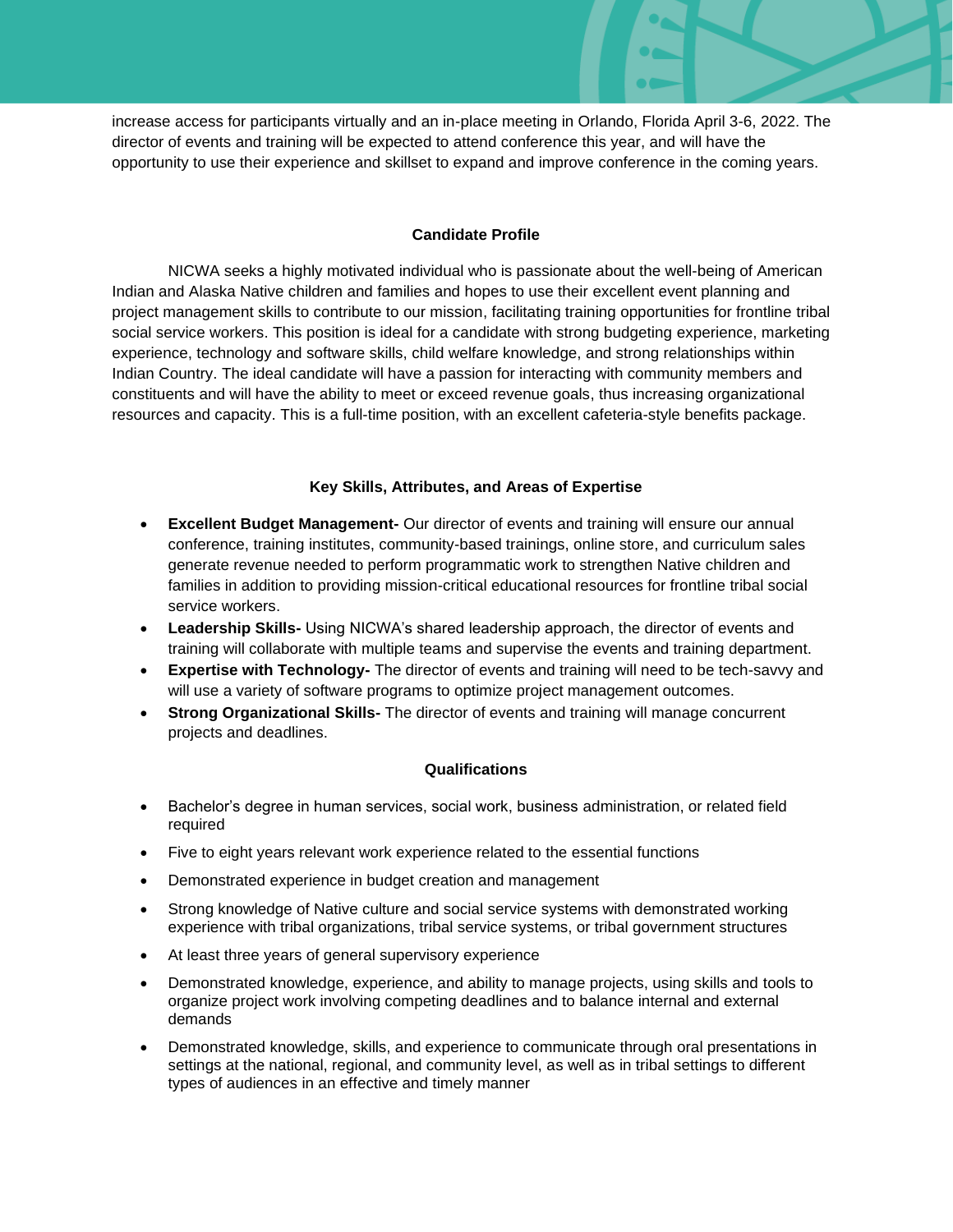- Excellent interpersonal, communication (including listening, writing, speaking), customer service, and time management skills essential
- Demonstrated knowledge, skills, and experience to actively cooperate in a team environment, both in leadership and peer relations, and motivate others to do the same

NICWA is proud to be an equal opportunity employer. Qualified applicants will receive consideration for employment without regard to race, sex, disability, veteran, or any protected status. If you are interested in the position, but do not meet all of the qualifications, please feel free to apply and explain concerns in your cover letter. We want to hear from you!

### To Apply:

To learn more about this position and other open positions at NICWA, candidates are invited to attend a webinar "Job Opportunities at NICWA" on February 15, 2021, at 11:00 a.m. PT. Please register here:

[https://us02web.zoom.us/webinar/register/WN\\_M3Cwje6aSqSLak\\_P-ZAQ1g](https://us02web.zoom.us/webinar/register/WN_M3Cwje6aSqSLak_P-ZAQ1g)

After registering, you will receive a confirmation email containing information about joining the webinar.

Complete application materials include: a cover letter, resume, and NICWA's employment application, which can be found at https://www.nicwa.org/employment. Please submit completed application materials to Lindsay Early at [lindsay@nicwa.org](mailto:lindsay@nicwa.org) by February 21, 2022.

Paper application materials may be mailed to:

NICWA Human Resources Department 5100 S Macadam Avenue, Suite 300 Portland, OR 97239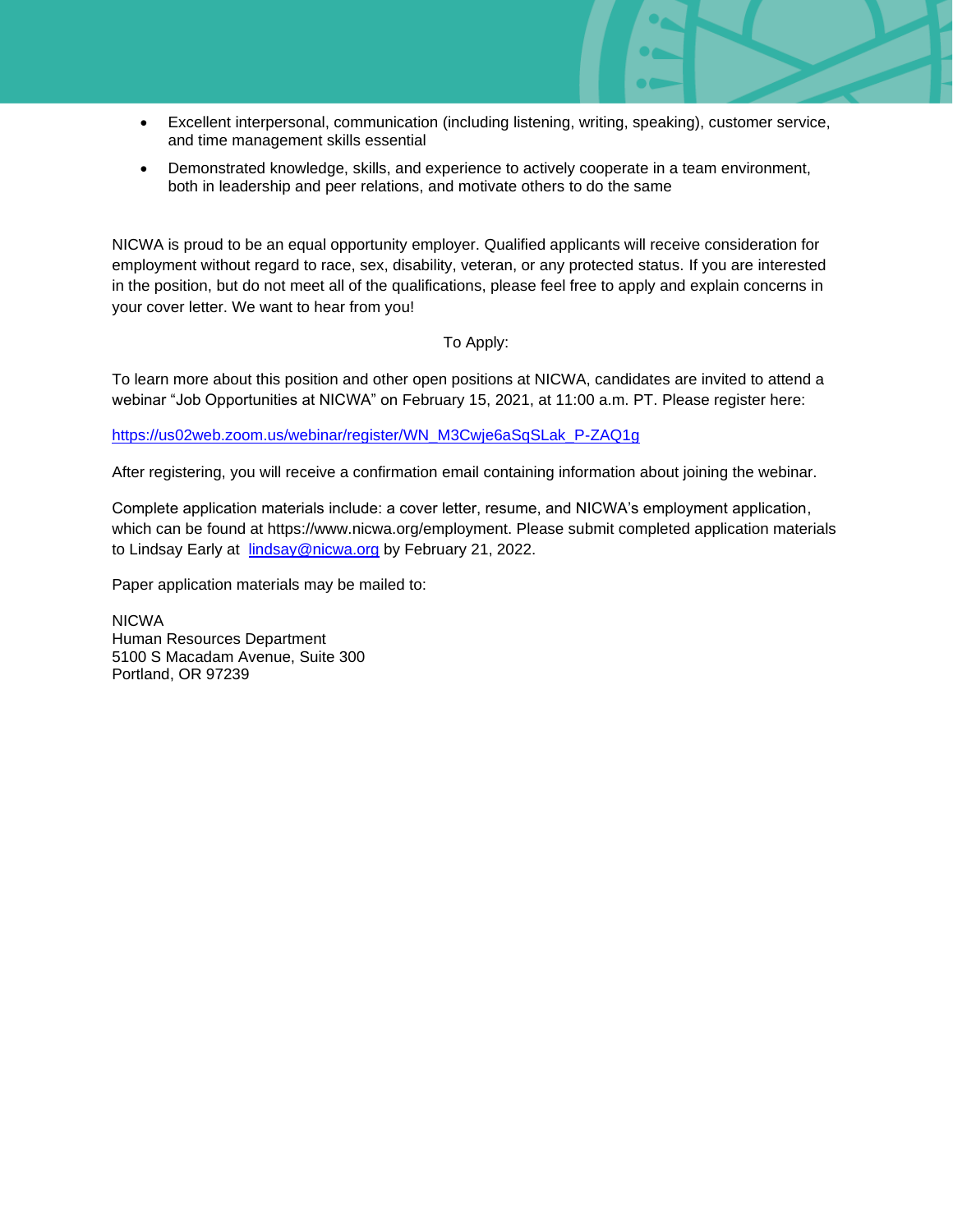#### **Job Description Director of Events and Training**

|                               | <b>Position Title:</b> Director of Events and Training |
|-------------------------------|--------------------------------------------------------|
|                               | <b>Supervisor:</b> Deputy Director                     |
| <b>Department:</b> Operations |                                                        |

**FLSA Status:** Exempt, salaried **Classification:** Regular, full-time **Location:** Portland, Oregon **Salary:** \$61,583- \$75,841

#### **Position Summary:**

The director of events and training at the National Indian Child Welfare Association (NICWA) is responsible for ensuring that training activities, community-based trainings, annual conference, and other resources related to the health and well-being of Native children, families, and communities are made available to Native communities, programs, service providers, and advocates to enhance their helping skills and improve the lives of Native children. The director of events and training has overall responsibility for the management of internal and external organizational event and training activities.

#### **Primary Responsibilities:**

- Responsible for the oversight, coordination, and planning of NICWA's virtual and in-person training and educational opportunities
- Plans and manages NICWA's annual Protecting Our Children conference, the largest national conference on American Indian/Alaska Native child advocacy and child welfare practice
- Oversight of annual conference budget, our largest unrestricted revenue generating event
- Leads the annual conference planning team, including project management and partnership with the NICWA Program Team to offer the latest developments and best practices to our constituency
- Supervises project/department staff by assisting with hiring and onboarding; setting clear performance expectations; providing appropriate feedback, coaching, and training; implementing organizational policies and procedures; preparing timely performance/introductory evaluations; and, if necessary, handling disciplinary actions
- Supervises project/department staff by assisting with hiring and onboarding; setting clear performance expectations; providing appropriate feedback, coaching, and training; implementing organizational policies and procedures; preparing timely performance/introductory evaluations; and, if necessary, handling disciplinary actions

#### **Essential Functions:**

- Directs the coordination of virtual and in-person training opportunities to continuously provide the best resources for service providers to provide effective services; explore new methodologies and vehicles to provide training effectively
- Oversees, promotes, markets, and negotiates opportunities so that high quality, timely, culturally appropriate community-based trainings, technical assistance, and online courses are made available to Indian communities, programs, workers, and other agencies
- In partnership with the Program Team, ensures the ongoing research and development of content to make all training current, relevant, and effective, including forecasting future issues and strategic planning of training and curriculum development; works to manage evaluation of training activities
- Manages curriculum inventory and sales through oversight, management and marketing of the NICWA online store
- Provides sound budget and fiscal management of departmental resources, including budget development and monitoring

NICWA Director of Events and Training: Revised January 2022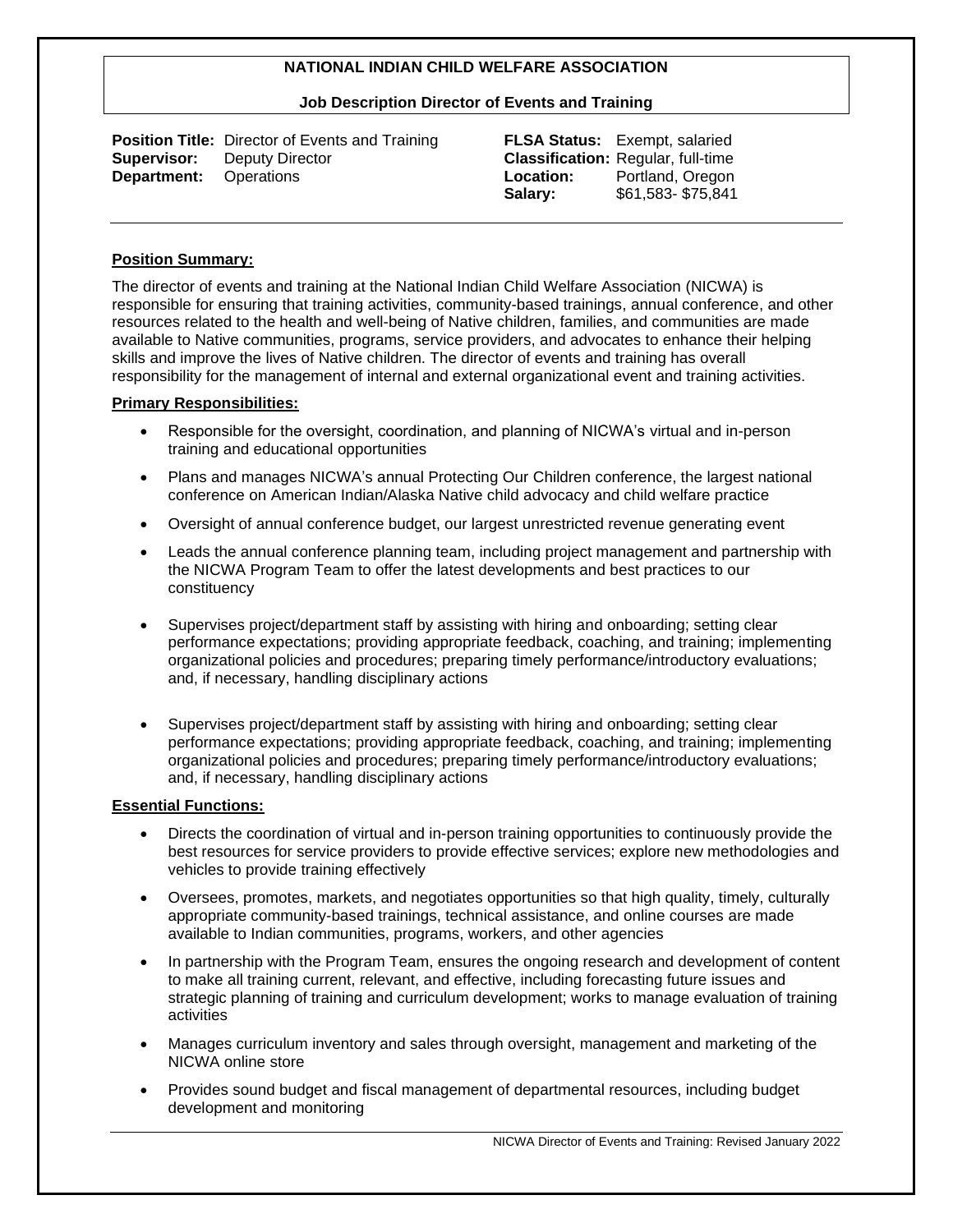#### **Job Description Director of Events and Training**

- Negotiates hotel/facility site selection, supplier, and consultant contracts to NICWA's best advantage
- Acts as team leader of the annual Protecting Our Children conference planning team: selects appropriate team members, leads regular team meetings, coordinates meeting records, manages volunteers, and handles team performance issues to make sure the workplan, timeline, and deliverables are met on or before deadline and that the team functions with a high level of organization and accomplishment
- Coordinates the annual Protecting Our Children conference by interfacing with the Program Team for theme, workshop topics, and plenary presenters, ensuring that the conference content is culturally appropriate, relevant, state-of-the-art, and suitable for the intended audiences
- Coordinates conference participation with local planning groups and recruits high-quality vendors and exhibitors for the annual conference exhibition hall, making sure that all available space is filled to appropriate capacity and that activities in the hall are arranged to promote exposure of exhibitors to conference participants
- Develops professional, timely, and accurate conference/meeting print materials, such as board reports, calls for presentations, agenda, evaluation forms and reports for marketing purposes; negotiates production with design, print, and mail vendors; and ensures timely mailing to achieve maximum participation
- Uses technology to enhance and improve trainings and meetings
- Supervises project/department staff by assisting with hiring and onboarding; setting clear performance expectations; providing appropriate feedback, coaching, and training; implementing organizational policies and procedures; preparing timely performance/introductory evaluations; and, if necessary, handling disciplinary actions

#### **Additional Responsibilities:**

- Perform other duties and assignments as directed
- Participate in NICWA activities and teams as required

#### **Supervision:**

- This position works under the direct supervision of deputy director
- This position provides supervisory responsibilities to the training manager and events and training project coordinator

#### **Core Competencies:**

- Models ethics, integrity, and accountability
- Exercises sound judgement
- Adheres to accuracy and quality standards
- Contributes to NICWA's learning community
- Manages workload effectively
- Manages adversity
- Develops strategic perspectives
- Displays professional effectiveness
- Promotes NICWA's mission, vision, philosophy, and goals
- Builds organizational knowledge
- Maintains constituent focus and builds constituent knowledge
- Champions change
- Builds relationships
- Communicates effectively and powerfully
- Fosters collaboration and teamwork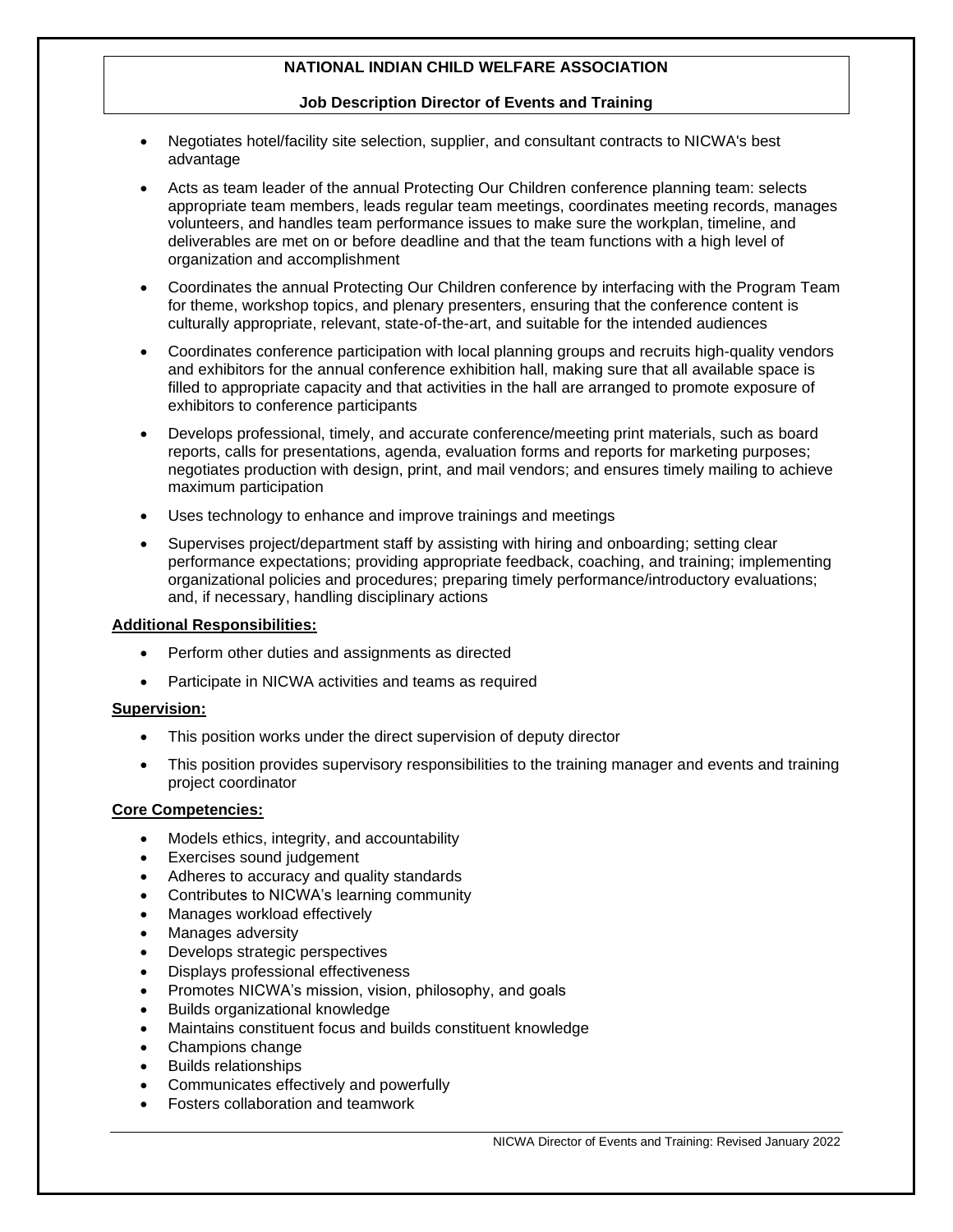### **Job Description Director of Events and Training**

- Inspires and motivates others to high performance
- Abides by NICWA policies, procedures, and organizational structure
- Supervisors are expected to:
	- o Staff effectively, utilize talent, and empower staff
		- $\circ$  Foster a culture of continuous improvement by offering recognition and rewards

### **Qualifications:**

- Bachelor's degree in human services, social work, business administration, or related field required
- Five to eight years relevant work experience related to the essential functions
- Demonstrated experience in budget creation and management
- Strong knowledge of Native culture and social service systems with demonstrated working experience with tribal organizations, tribal service systems, or tribal government structures
- At least three years of general supervisory experience
- Demonstrated knowledge, experience, and ability to manage projects, using skills and tools to organize project work involving competing deadlines and to balance internal and external demands
- Demonstrated knowledge, skills, and experience to communicate through oral presentations in settings at the national, regional, and community level, as well as in tribal settings to different types of audiences in an effective and timely manner
- Excellent interpersonal, communication (including listening, writing, speaking), customer service, and time management skills essential
- Demonstrated knowledge, skills, and experience to actively cooperate in a team environment, both in leadership and peer relations, and motivate others to do the same
- Demonstrated knowledge, skills, and experience facilitating group discussions, meetings, and trainings
- Demonstrated knowledge, skills, and experience with various training methodologies and vehicles to provide training effectively (online courses, blended online/in-person learning formats, etc.)
- Demonstrated knowledge, experience, and ability to administer learning management systems and online courses
- Proficiency with operating a variety of office equipment and computer software applications specifically related to Microsoft Office products is required
- Ability to learn new software. Experience with software including Cvent, Constant Contact, Smartsheet, and Zoom
- Strong writing and grammatical skills with attention to detail
- Ability to analyze and problem-solve

# **Travel Requirements:**

Travel is approximately 10–15% of the year

### **Working Environment:**

This role operates in an office environment, and routine uses standard office equipment such as computers, phones, photocopiers and filing cabinets.

# **Physical Demands:**